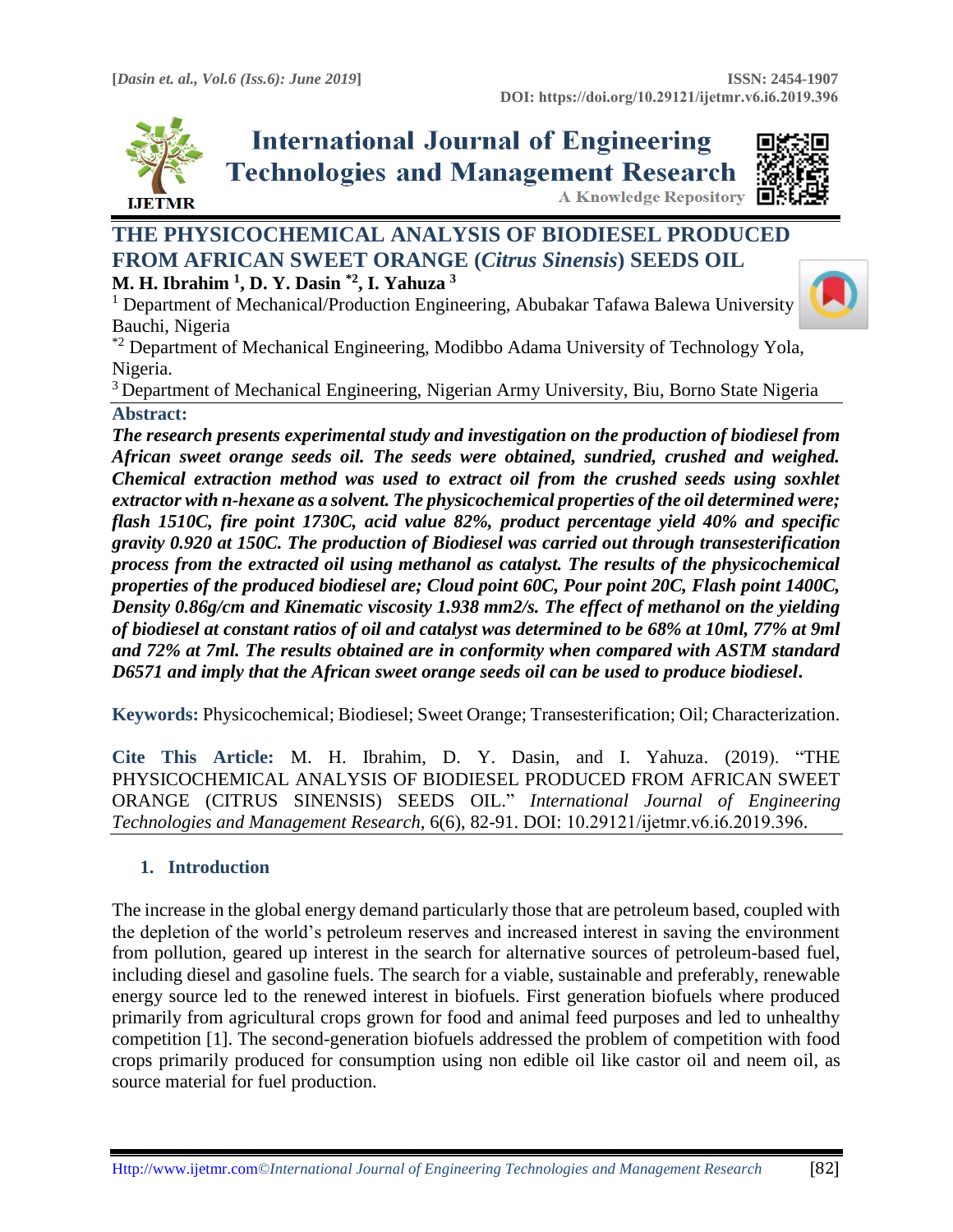The African sweet orange fruit is a specialized berry known as Citrus Sinensis, which belongs to the race variety sinensis, the fruit size varies base on the plant cultivation that has been produced by selective breeding and crop load, but mostly are measure between 2.5–4 inches in diameter. The shape of the fruit is spherical to oblong (having rectangular shape), with a peel thickness between that of grape fruit and tangerine, and is either smooth or roughly pebbly. It is usually very closely adhered to the flesh of the fruit. Its colour tints from green to light orange, depending on the cultivation variety used in the production of the orange fruit. The presence and amount of seed, depends also on cultivation variety.

Vegetable oils are promising feed stocks for biodiesel production since they are renewable in nature, and can be produced on a large scale. Vegetable oils include edible and non-edible oils. More than 95% of biodiesel production feed stocks come from edible oils, since they are mainly produced in many regions of the world and the properties of biodiesel produced from these oils are very much suitable as substitute for diesel fuel. Some of the oils used in biodiesel production include; soybean oil, palm oil, groundnut oil, palm kernel oil, neem seed oil, castor oil etc. Some of the approaches adopted for processing oils with high moisture and/or free fatty acid contents include; the use of supercritical methanol to convert the oil at high temperature [2], a simultaneous esterification/transesterification of the FFAs and triglyceride contents of the oil using acid catalyst, and a two-step sulfuric acid-catalyzed pre-esterification before base-catalyzed transesterification [3].

Biodiesel is a non-toxic, biodegradable, non-flammable diesel product which has fewer emissions than the conventional petro-diesel [4]. Biodiesel is a renewable fuel consisting of fatty acid methyl esters (FAME) derived through transesterification of vegetable oils, animal fat and also recycled oil from the food industry with methanol, it must meet the special requirements such as the ASTM and the European standards.

Biodiesel is recognized as "green fuel" with several advantages including: safety in operation, nontoxicity and biodegradability compared to petroleum diesel. It is oxygenated and essentially free of Sulphur and aromatics making it a cleaner burning fuel with reduced emission of SOx, CO, unburnt hydrocarbons and particulate matter [5].

A number of studies have shown that triglycerides hold promise as alternative diesel engine fuel [6]. The high viscosity, carbon deposits, acid composition, free fatty acid content of such oils, gum formation due to oxidation and polymerization during storage and combustion, oil ring sticking, lubricating problems, cooking and trumpet formation on the injectors to such an extent that fuel atomization does not occur properly or is even prevented as a result of plugged orifices, thickening and gelling of the lubricating oil as a result of contamination by vegetable oils, lower volatilities content which causes formation of deposits in engines due to incomplete combustion and incorrect vaporization characteristics are some of the more obvious problems [7].

Consequently, considerable effort has gone into developing vegetable oil derivatives that approximate the properties and performance of hydrocarbon-based diesel fuels. Problems encountered in substituting triglycerides for diesel fuels are mostly associated with high viscosity, low volatility and polyunsaturated character [7]. The following processes have been used in attempts to overcome these drawbacks and allow vegetable oils and oil waste to be utilized as a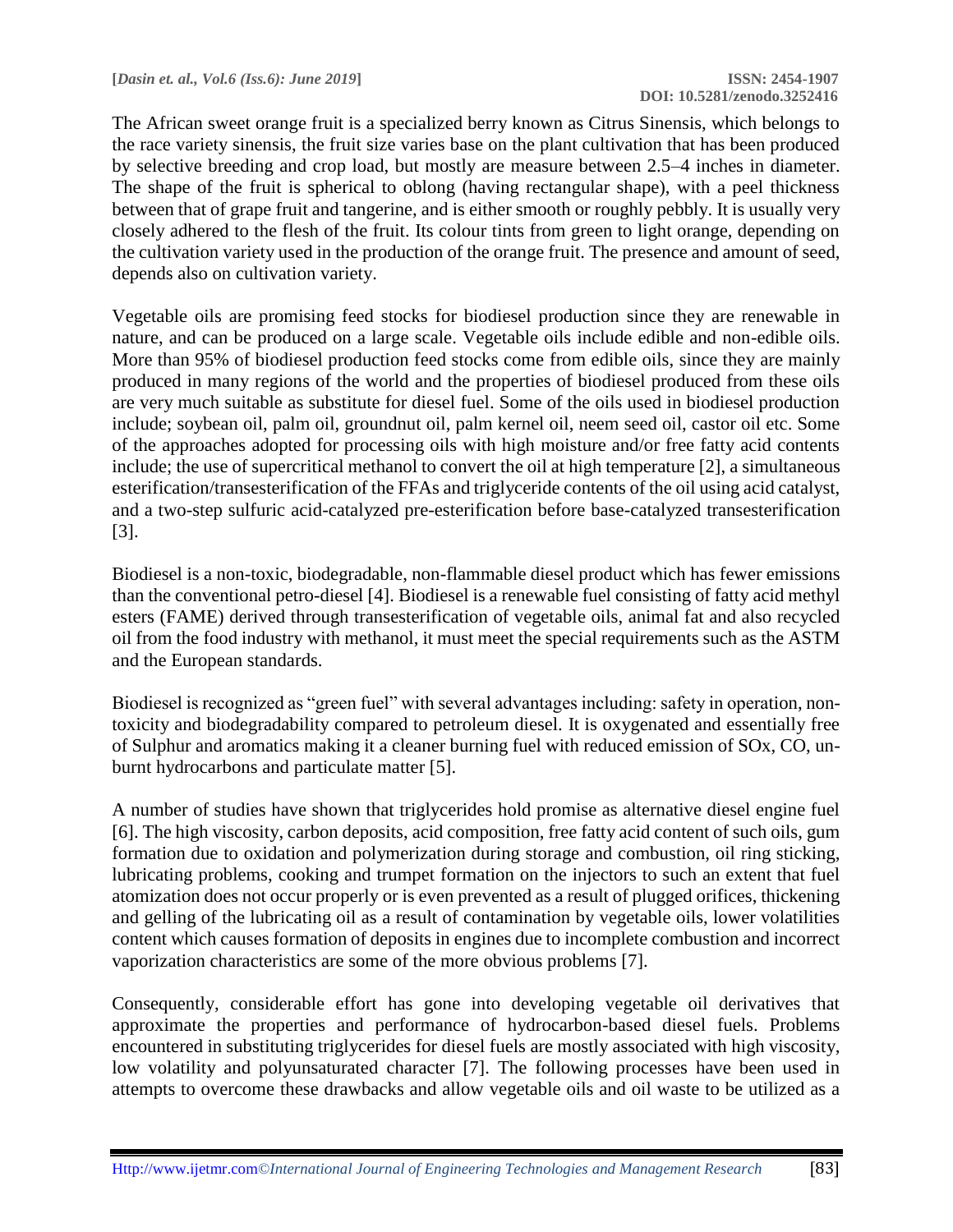viable alternative fuel; Pyrolysis, Microemulsions, Dilution, Transesterification, Acid Catalyzed Process, Base Catalyzed Process and Enzymatic Process.

#### **Transesterification**

Transesterification also called alcoholysis is the displacement of alcohol from an ester by another alcohol [8]. It is the most used method of conversion and refers to the reaction of a vegetable oil or animal fat with an alcohol in the presence of a catalyst to produce alkyl esters and glycerol. The alkyl esters are what are called biodiesel.



#### **Acid Catalyzed Process**

The transesterification process is catalyzed by Bronsted acids, preferably by sulphonic and sulphuric acids. These catalysts give very high yields in alkyl esters, but the reactions are slow, requiring, typically, temperatures above 100 °C and more than 3 hr to reach complete conversion.

[6] Showed that the methanolysis of soybean oil, in the presence of 1 mol% of H2SO4, with an alcohol/oil molar ratio of 30:1 at 65 °C, takes 50 h to reach complete conversion of the vegetable oil. The alcohol/vegetable oil molar ratio is one of the main factors that influence the transesterification. An excess of the alcohol favours the formation of the products. On the other hand, an excessive amount of alcohol makes the recovery of the glycerol difficult, so that the ideal alcohol/oil ratio has to be established empirically, considering each individual process. The mechanism of the acid-catalyzed transesterification of vegetable oils is shown below for a monoglyceride. However, it can be extended to di- and triglycerides [9].



### **Base Catalyzed Process**

The base-catalyzed transesterification of vegetable oils proceeds faster than the acid-catalyzed reactions. Due to the fact that the alkaline catalysts are less corrosive than acidic compounds, industrial processes usually favour base catalysts, such as alkaline metal alkoxides and hydroxides as well as sodium or potassium carbonates.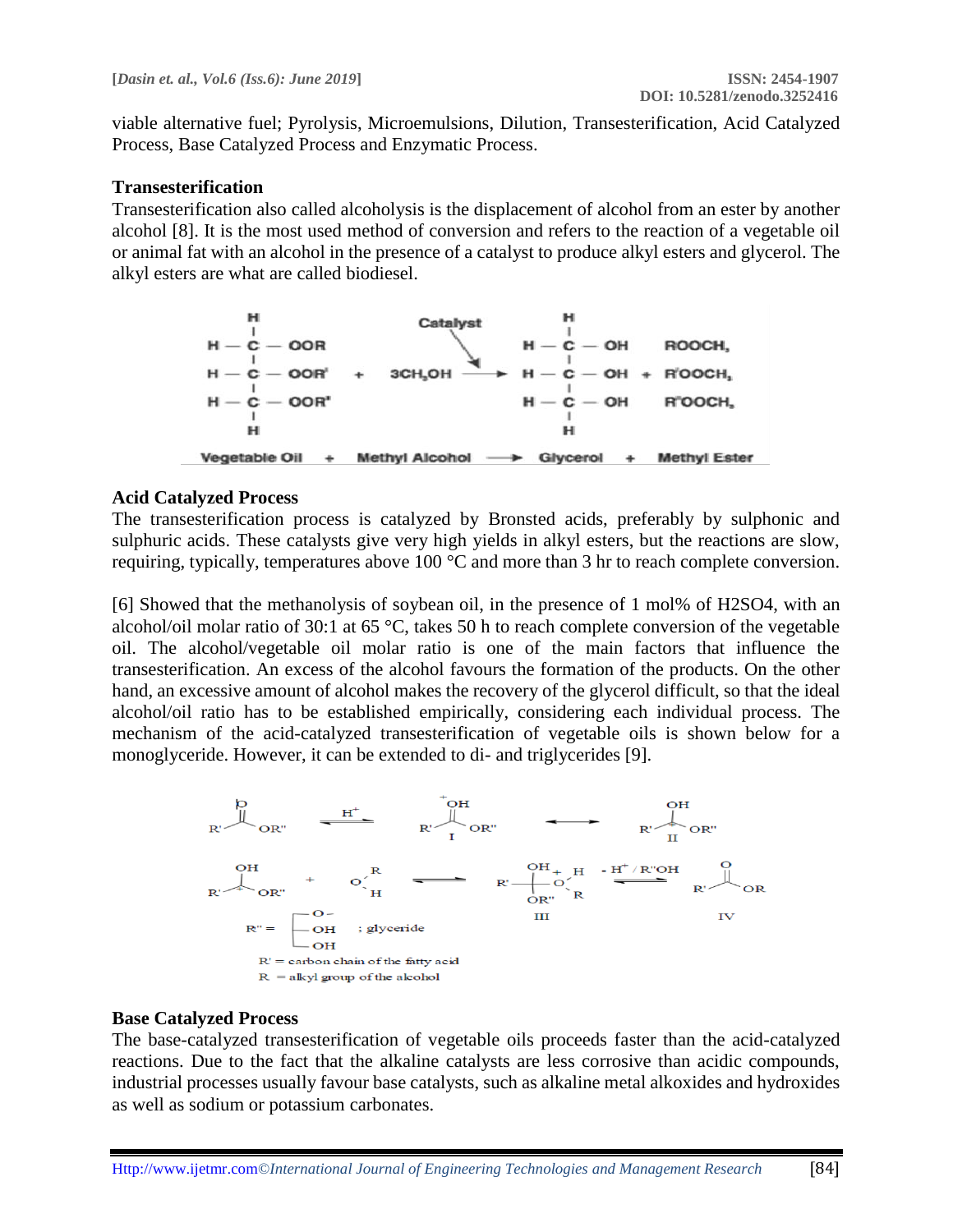The mechanism of the base-catalyzed transesterification of vegetable oils is as shown [9].



#### **Fuel Quality**

The primary criterion for biodiesel quality is the adherence to the appropriate standard. The standard utilized in this project is the ASTM D6751-02 standard specification biodiesel fuel (B100) blend for distillate fuels.

The table 1 shows the property values for a mixture of methyl esters to be considered. When these limits are met, the biodiesels can be used in most diesel engines without modifications while maintaining the engine's durability and reliability.

| <b>Property</b>               | <b>Method</b>     | Limit              | Unit      |  |  |  |  |
|-------------------------------|-------------------|--------------------|-----------|--|--|--|--|
| Flash point, closed cup.      | D93               | $130 \text{ min}$  | ${}^{0}C$ |  |  |  |  |
| Water and sediment            | D2709             | $0.050$ max        | %Vol      |  |  |  |  |
| <b>Kinematic Viscosity</b>    | D445              | $1.9 - 6.0$        | $mm^2/s$  |  |  |  |  |
| <b>Sulfated Ash</b>           | D874              | $0.020$ max        | Wt.%      |  |  |  |  |
| Total sulfur                  | D5453             | $0.05$ max         | Wt.%      |  |  |  |  |
| Copper Strip Corrosion        | D130              | No.3 max           |           |  |  |  |  |
| <b>Cetane Number</b>          | D613              | 47 min             |           |  |  |  |  |
| Cloud Point                   | D <sub>2500</sub> | Report to customer | ${}^{0}C$ |  |  |  |  |
| <b>Carbon Residue</b>         | D4530             | $0.05$ max         | Wt.%      |  |  |  |  |
| Acid Number                   | D664              | $0.8$ max          | Mg KOH/g  |  |  |  |  |
| Free Glycerine                | D6584             | $0.02$ max         | Wt.%      |  |  |  |  |
| <b>Total Glycerine</b>        | D6584             | $0.24$ max         | Wt.%      |  |  |  |  |
| Phosphorus                    | D4951             | $0.001$ max        | Ppm       |  |  |  |  |
| Vacuum Distillation end Point | D1160             | 360 max            |           |  |  |  |  |

Table 1: ASTM 6751-02 Biodiesel Specification

Specification for Biodiesel (B100) – ASTM D6751-07b, March 2007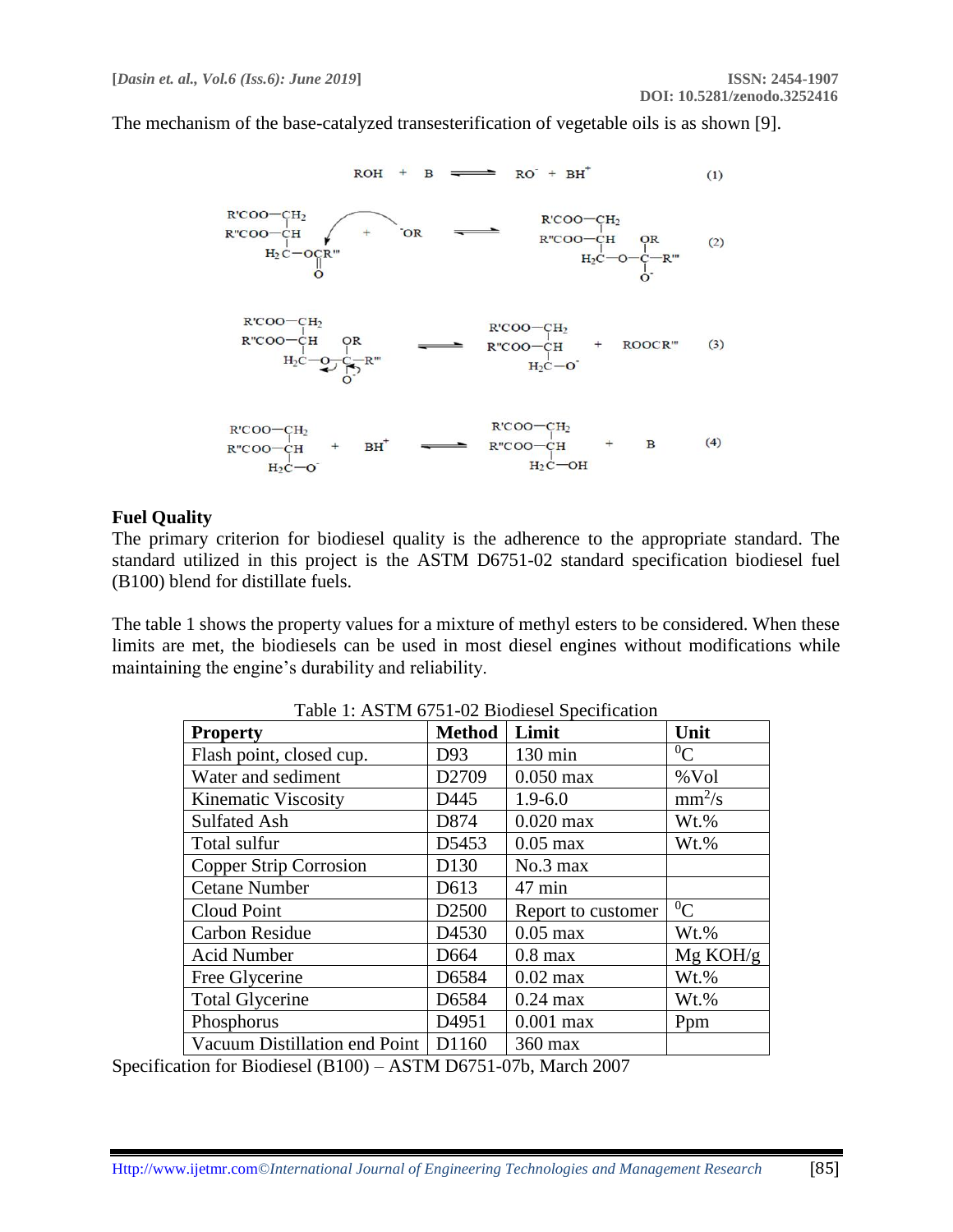## **2. Materials and Method**

# **2.1. Materials and Equipment**

N-hexane, Potassium hydroxide, Methanol, Methanolic potassium hydroxide, Crusher, Beaker, Glass rod, Soxhlet extractor, Conical flask, Rotary evaporator, Heating mantle, Oven, Separating, funnel, Filter paper, Water bath and Weighing Balance.

## **2.2. Sample Collection and Preparation**

The African sweet orange fruit (Citrus Sinensis) seeds were procured from discards of fruits at Muda lawan Market Bauchi, Nigeria. After collection, the seeds were sun dried to remove moisture content, de-coated and were crushed using a crusher in order to be prepared for the extraction. N-Hexane, potassium hydroxide, Methanol, Filter paper were purchased from Department of Chemistry, Abubakar Tafawa Balewa University (ATBU) Bauchi.

## **2.3. Oil Extraction**

The oil was extracted from the seeds using n-hexane as the solvent in a Soxhlet extractor. The crushed African sweet orange seed sample was weighed and placed in the soxhlet extraction chamber. Normal n-hexane was poured into the conical flask; the soxhlet extractor was connected to the power source so as to extract the oil from the seed. The n-hexane in the flask was heated to its boiling point until it starts evaporating. The condensation chamber above the extraction chamber condenses the n-hexane which in turn pours on the sample in the extraction chamber. The final mixture was allowed to stand overnight for proper extraction of the oil. The solvent-oil mixture was poured into round bottom flask and the solvent was dissolved off at 450C using a rotary evaporator.

## **2.4. Base Catalyzed Transesterification**

The transesterification reaction was performed in a lab scale biodiesel reactor consisted of 1 L round-bottomed flask, fitted with mechanical stirrer, thermostat and condensation systems. The African sweet orange seed oil was preheated to 400C on a heating mantle before starting the reaction. Freshly prepared methanolic solution of KOH was separately added to the oil and mixed. In order to ensure complete transformation of the African sweet orange seed oil into fatty acid methyl esters (FAMEs), the experiment was conducted for 45 min. As soon as the reaction was completed, the contents of the reactor were transferred into a separating funnel and allowed to cool and equilibrate for the partitioning of two distinct phases. Of the two separated phases, the upper layer consisted of methyl esters with small amounts of impurities such as residual alcohol, glycerol and partial glycerides, while the lower phase contained glycerol with other materials such as unused methanol, catalyst, soaps derived during the reaction, some suspended methyl esters and partial glycerides. The upper layer consisting of methyl esters was collected and further purified by distilling off residual methanol at 650C (external bath temperature). The traces of the remaining catalyst, methanol and glycerol were removed by repeated washings with distilled water. Any left over water was then removed by drying esters with sodium chloride. The process was repeated 3 times to determine the ratio of oil/methanol which gives the high yield.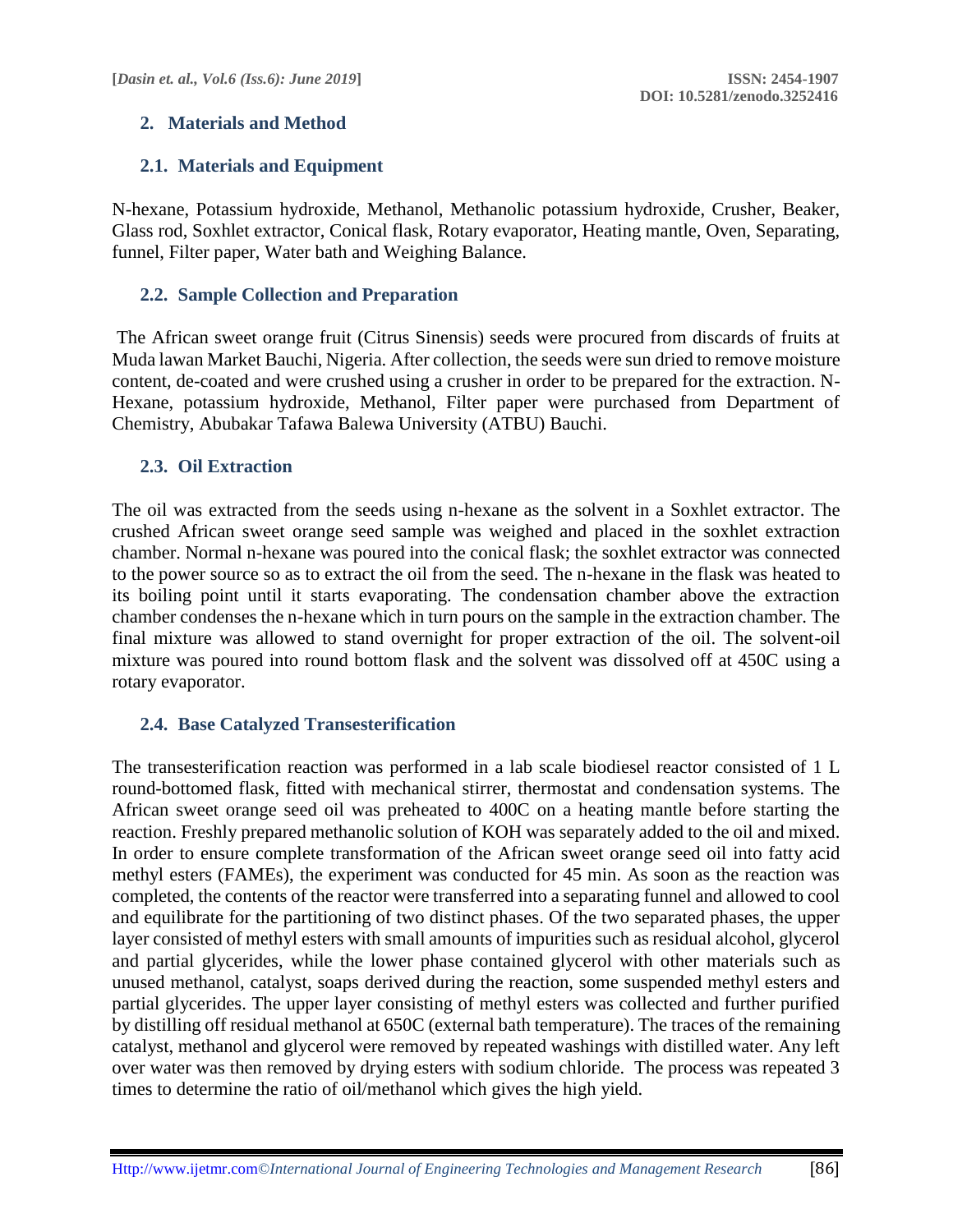## **2.5. Characterization of the Oil**

The physical and chemical properties of the extracted oil and the biodiesel produced were carried out in the chemistry laboratory of Abubakar Tafawa Balewa University, Bauchi.

#### **Physical Properties**

The physical properties determined are the kinematic viscosity, density, Flash point, pour point and cloud point using ASTM: D445, D1298, D93, D97 and D2500 standard test procedure respectively.

#### **Determination of the Cloud Point**

A portion of the biodiesel was poured into a test tube and the mercury point of the thermometer with calibration below 1 0C was inserted in the test tube. The set up was inserted in a beaker containing ice. The biodiesel was observed closely. After some time, the biodiesel was observed to form a cloud of gel. The temperature was taken as the cloud point was recorded.

#### **Determination of the Pour Point**

The same set up as in the cloud point test was immersed in the ice and left to solidify. When the solidification was confirmed, the test tube was removed and tilted and closely observed till it started to flow. The instant temperature taken on observing the flow of solidified biodiesel was recorded as the pour point temperature.

#### **Determination of the Flash Point**

Another portion of the biodiesel was poured into a flask with a branch opening and a cork with an opening to allow the entrance of the thermometer was fitted into the flask and the thermometer put in place. The tip of the thermometer was immersed in such a way that it does not touch the bottom of the flask. This was done at every rise in temperature to increase the precision of valve. The flash point temperature was taken to be the temperature at which the fume got ignited by the lighted match stick. The value was recorded.

#### **Kinematic Viscosity Test**

The viscosity of biodiesel taken using the old oil glass viscometer, using the mouth the biodiesel in the lower bulb was sucked to a point above the top white ring mark which of the second bulb of the old glass viscometer. The biodiesel meniscus was adjusted by releasing the thumb till it is at the same level with white ring mark on top of viscometer second bulb. The biodiesel was allowed to flow and a stop watch was used to take the time interval of the flow. The time for the biodiesel to pass the second ring mark was recorded. Similar procedure was repeated for water and the time recorded. The viscometer is calculated from the results obtained.

#### **Determination of Density**

To determine the density, the mass of an empty container was weighed using an electric weighing balance and the mass of the empty container was recorded. 5 ml of the produced biodiesel was poured into the already weighed container and weighed again with the electric weighing balance. The mass of the empty container was subtracted from the mass of the container plus biodiesel so as to obtain the mass of the biodiesel. The density was then determined by dividing the mass of the biodiesel by the volume.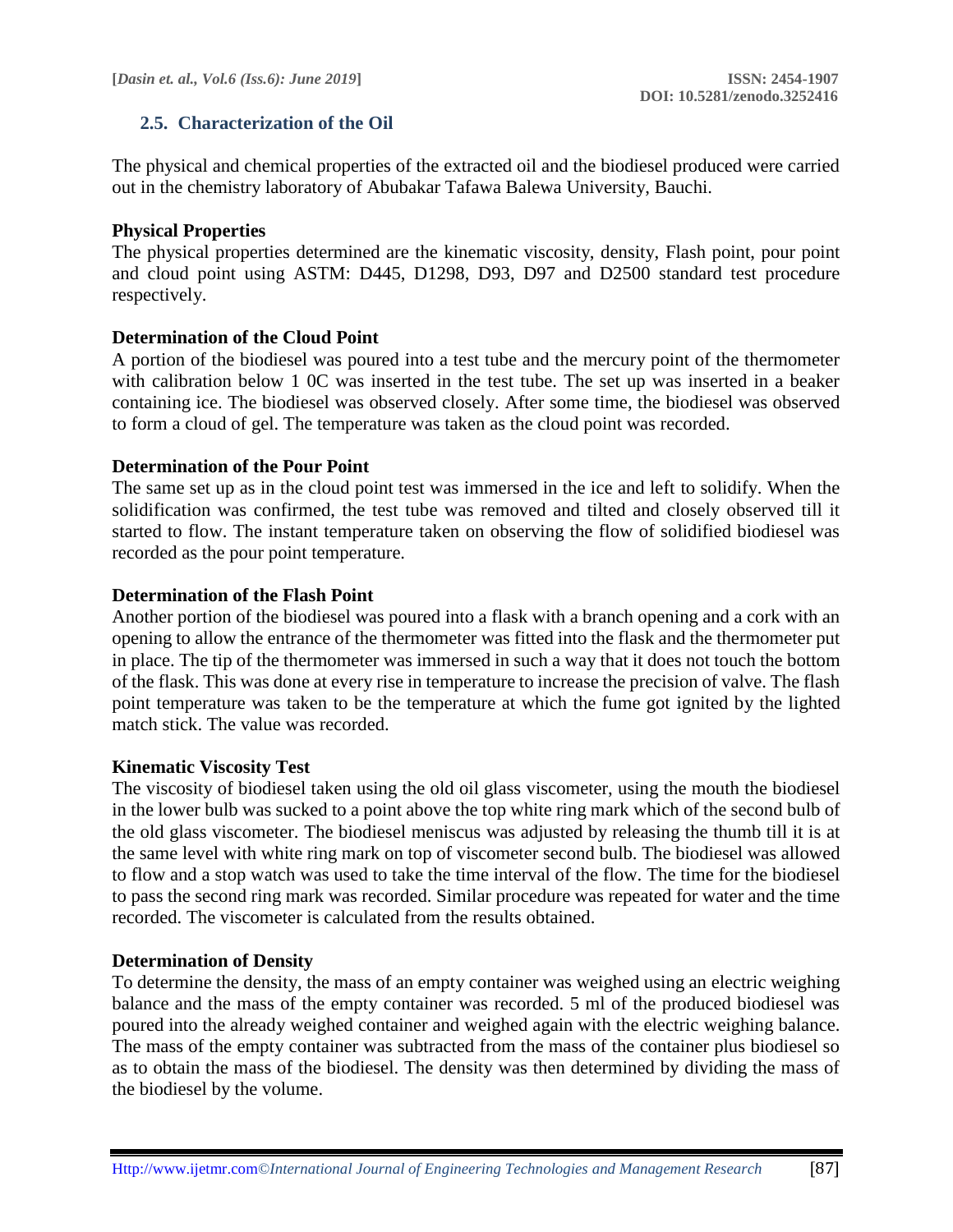#### **Chemical Properties**

The chemical properties were determined using the standard test procedure as follows:

#### **Determination of Saponification Value (S.V.)**

The method that was used for the determination of the saponification value is that of the British standards institute 1995. Two grams of oil was placed in a 250 ml conical flask and 25 ml of 0.5 M methanol potassium hydroxide solution added.

A reflux condenser was attached and the flask content refluxed for 30 minutes on a water bath with continuous swirling until it simmered. The excess potassium hydroxide was titrated with 0.5 M hydrochloric acid using phenolphthalein indicator while still hot. A blank determination was carried out under the same condition and the S.V. calculated.

$$
S.V. = \frac{(B - R) \times 28.05}{Weight \ of \ Sample} \tag{1}
$$

Where,

 $B = Blank$  titre  $R = Real$  titre value

#### **Peroxide Value (P.V.)**

The method used is that of British standards institute No. 684. One gram of oil was placed in a 250 ml conical flask and 30 ml glacial acetic acid/chloroform  $(3.2 \text{ v/v})$  added. The contents were shaken until they dissolved. Saturated potassium iodide solution (1 ml) was added followed by the addition of 0.5 ml starch indicator solution. This was titrated with 0.1 m Na2S2O3 until the dark blue color just disappeared. A blank determination was carried out under the same condition and the P.V. calculated.

$$
P.V. = (R \times B) \times \frac{Molarity \ of \ Na_2S_2O_3}{Weight \ of \ Sample}
$$
 (2)

Where,

 $R = Real$  titre value determined  $B =$ Blank titre value

#### **Determination of Iodine Value (I.V.)**

One gram of oil was placed in a 250 ml conical flask flowed by 30 ml of Hanus solution and the flask stopped, and the contents mixed and placed in the drawer for exactly 30 minutes. Potassium iodide solution (10 ml of 15% w/v) was added to the flask washing down any iodide that may be found on the stopper. This was titrated against 0.14 m Na2S2O3 until the solution became light yellow. Starch indicator (1%, 2 ml) was added and the titration continued until the blue colors just disappeared. A blank determination was carried out under the same conditions. The titre value was recorded and used to calculate the I.V.

$$
I.V. = \frac{(B - R) \times Molarity \ of \ Na_2S_2O_3 \times 12.69}{Weight \ of \ Sample}
$$
 (3)

Where,

 $B = Blank$  titre value

 $R =$  Titre value of real determinants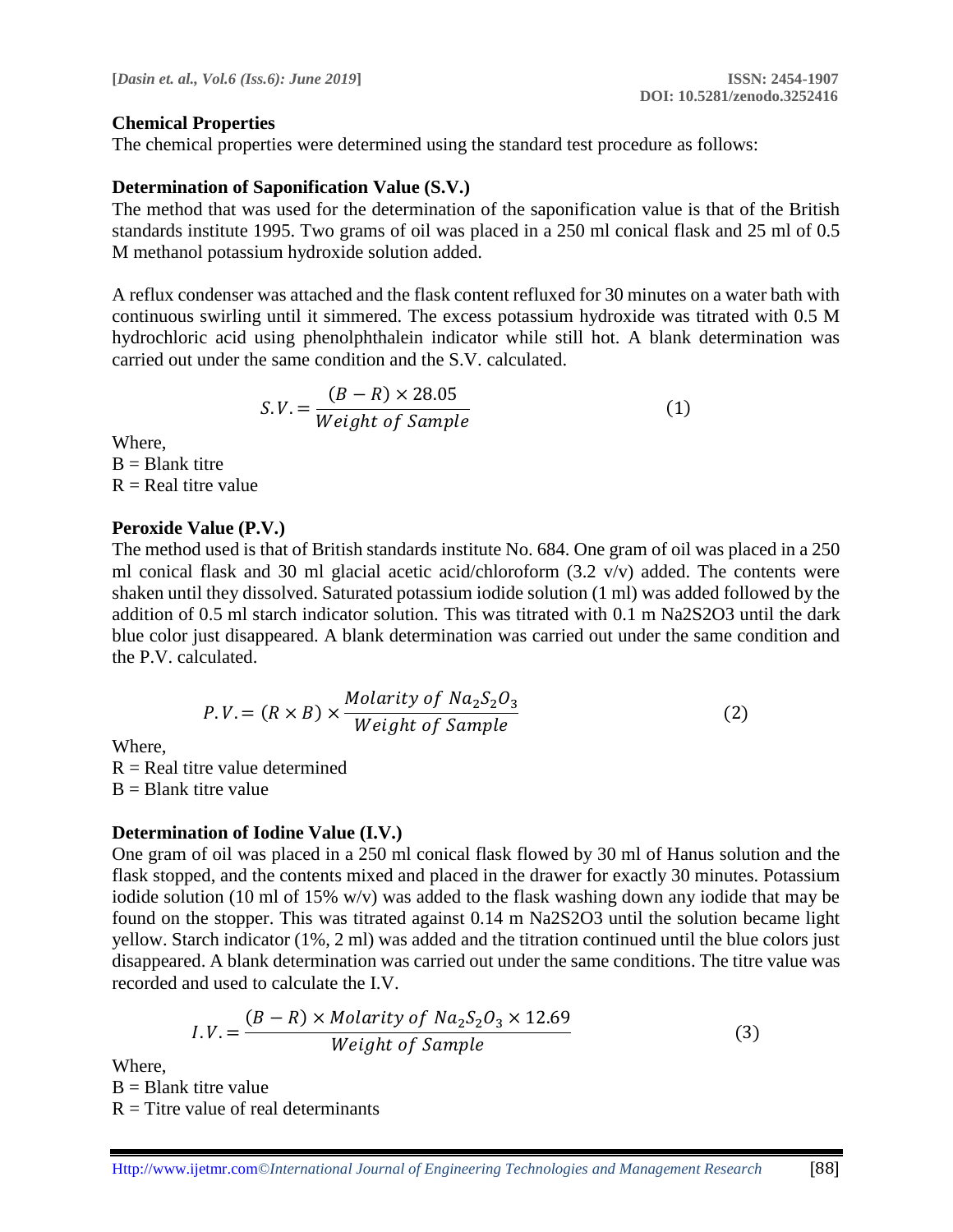#### **Cetane Number (CN)**

The calculated saponification value (SV) and iodine value (IV) were used to calculate the cetane number (CN) which is the ability of fatty acid methyl esters as a fuel to ignite quickly after being injected. Empirical formula was proposed by [11] and was used in the work. The higher its value, the better is its ignition quality. This is one of the most important parameter which is considered during the selection of fatty acid methyl esters for use as a biodiesel. The cetane number was determined using the relation provided by [12].

$$
Cetane Number (CN) = 46.3 + \frac{5458}{SV - 0.225 \times IV}
$$
 (4)

#### **3. Results and Discussions**

#### **3.1. Physicochemical Properties of the Oil**

The oil was extracted chemically from the African sweet orange seeds, in which n-hexane was used as solvent because it is the solvent that gives the highest yielding from the literature review. The biodiesel produced was characterized to determine its physicochemical properties which are shown in table 2.

| <b>Test</b>          | <b>Result</b>    |
|----------------------|------------------|
| Specific Gravity     | 0.920 at $15^0C$ |
| <b>Smoke Point</b>   | $149^0C$         |
| <b>Flash Point</b>   | $151^0$ C        |
| Fire Point           | $173^0C$         |
| Product % yield      | 40%              |
| <b>Acid Value</b>    | 82%              |
| Saponification Value | 292              |
| <b>Iodine Value</b>  | 108              |
| Peroxide Value       | 92.84            |

Table 2: Physicochemical Properties of the Biodiesel

The biodiesel was produced using methanol and potassium hydroxide as a catalyst as shown in table 3. Three different ratios of oil/methanol/catalyst were used in the production of the biodiesel to check for the effect of methanol that gives the best yielding while the temperature, time and the catalyst are kept constant. The ratios of oil /methanol/catalyst used were 1:10:0.3, 1:7:0.3 and 1:9:0.3. It was discovered that for the three ratios used, 1:9:0.3 has the highest percentage yield.

Table 3: Determination of the Effect of Methanol on the Yielding of Biodiesel at Constant Ratios of Oil and Catalyst

|              | $Oil$ (ml) | KOH(g) | Methanol (ml) | $\%$ Yield $(\%)$   Temp. $(^{0}C)$   Time (mins) |     |    |
|--------------|------------|--------|---------------|---------------------------------------------------|-----|----|
| Ratio        |            |        |               | 68                                                | -45 | 40 |
| Ratio        |            | 0.3    |               | 77                                                | -45 | 40 |
| <b>Ratio</b> |            | 0.3    |               | 70                                                | -45 | 40 |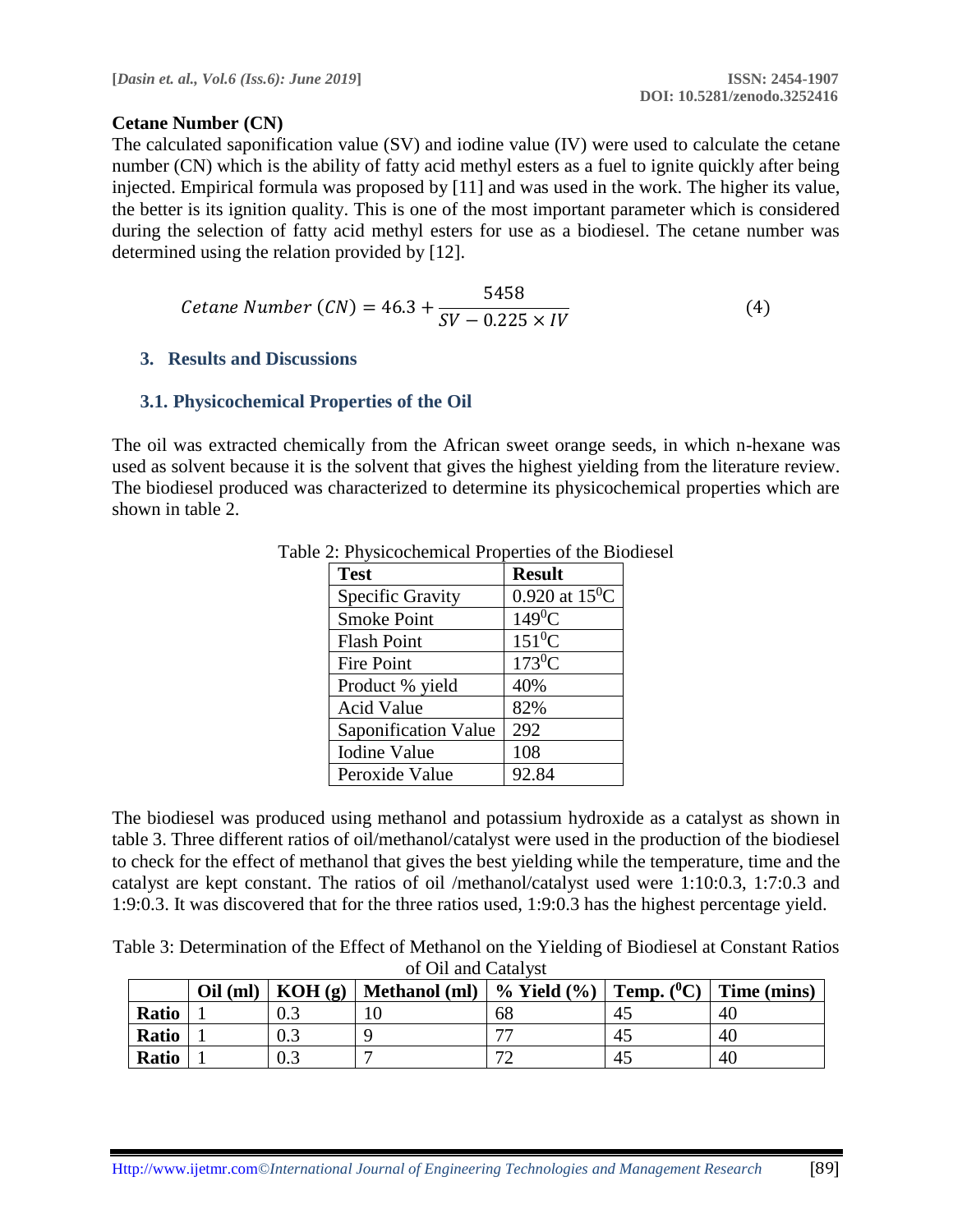The physicochemical properties of the oil were determined. These are; flash point, which is 1510C as shown in table 2 and within the range provided by ASTM standard as obtained in table 4. The fire point, smoke point and percentage yield of oil is determined to 1730C, 1490C and 40% respectively. The specific gravity obtained at 150C is 0.92; this is in agreement with the ASTM D6751 values. The flash point, saponification value and iodine value determined was 1510C, 292 and 108 respectively, and is within the range obtained by standard values as shown in table 4. This shows that the oil can be used to produce biodiesel according to ASTM standard which says that oil must have a flash point of 130 0C to 1700C (from table 4), fire point of 140 0C, and yielding of more than 30%.

| <b>Fuel property</b>          | <b>Diesel</b>    | <b>Biodiesel</b> | <b>Units</b>   |
|-------------------------------|------------------|------------------|----------------|
| <b>Fuel Standard</b>          | <b>ASTM D975</b> | ASTM D6751       |                |
| Lower Heating Value           | ~129,050         | ~118,170         | Btu/gal        |
| Kinematic Viscosity @ $40^0C$ | $1.3 - 4.1$      | $1.9 - 6.0$      | $mm^2/s$       |
| Specific Gravity @ $60^0C$    | 0.85             | 0.88             | kg/l           |
| Density                       | 7.079            | 0.88             | $g/cm^3$       |
| <b>Water and Sediment</b>     | $0.05$ max       | $0.05$ max       | % volume       |
| Carbon                        | 87               | 77               | wt. $%$        |
| Hydrogen                      | 13               | 12               | wt. %          |
| Oxygen                        | $\overline{0}$   | 11               |                |
| Sulfur                        | 0.0015           | 0.0 to 0.0024    | wt. $%$        |
| <b>Boiling Point</b>          | 180 to 340       | 315 to 350       | ${}^{0}C$      |
| <b>Flash Point</b>            | 60 to 80         | 130 to 170       | $\overline{C}$ |
| Cloud Point                   | $-15$ to 5       | $-3$ to 12       | $^{0}C$        |
| Pour Point                    | $-35$ to $-15$   | $-15$ to 10      | $^{0}C$        |
| <b>Cetane Number</b>          | 40 to 55         | 47 to 65         |                |
| <b>Lubricity SLBOCLE</b>      | 2,000 to 5,000   | >7,000           | Grams          |
| <b>Lubricity HFRR</b>         | 300 to 600       | $<$ 300          | <b>Microns</b> |

Table 4: Results for the Physicochemical Properties of biodiesel produced from African Sweet Orange (Citrus Sinensis) Seeds

It was shown that the properties determined from the biodiesel were within the range of the properties of biodiesel required according to ASTM standard as shown in the tables 2 and 4.

#### **4. Conclusion**

This study has shown that most of the properties evaluated from the biodiesel produced conform to the ASTM standard values. It can be concluded from this study that the biodiesel produced from African sweet orange can be among the potential replacements of fossil fuel while the production and effective usage of biodiesel will help to reduce the cost of protecting the atmosphere from the hazards in using fossil fuels, waste from the environment and hence will boost the economy of the country.